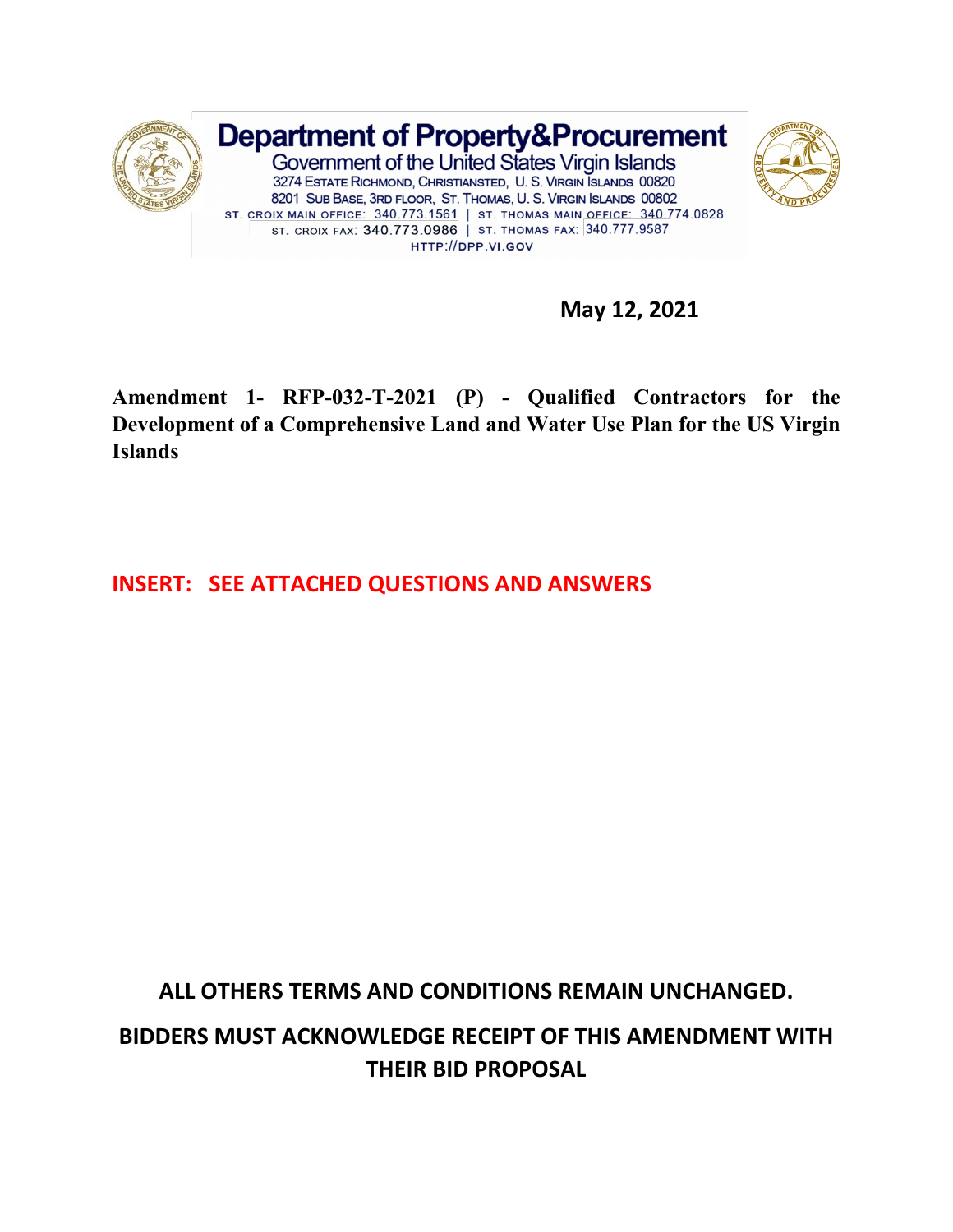# Question 1

1. Can the department confirm whether the planning process for the three districts is envisioned to occur concurrently or sequentially? Under a Phase III scoping bullet point related to charettes infers a concurrent process across all three islands, however previous public presentations on the CLWUP described more of a phased approach starting with St. John before moving onto STT or STX.

# Answer

The planning process and Plan development is envisioned to occur concurrently. The charettes would be required to occur over a one to two week starting on St. John.

2. Can you describe some of the anticipated marine uses and/or zoning that the CLWUP is likely to focus on?

### Answer

The plan will be guided by policies that recognizes the territory's land and water resources are limited and should be developed, conserved, and preserved in a manner that meets short and long-term needs of the residents of the territory. The marine environment has been identified as a resource that is vital to long-the territory's short- and long-term growth and development. The policies in the Virgin Islands Coastal Zone Management Act and recent policy statement such as in Act 8301 (Sustainable Blue Economy) are representative of those policies.

3. Can you provide a link to the 2040 USVI Comprehensive Transportation Master Plan (CTMP) or to the USVI blue economy study referenced in the scope of work?

### Answer

Copies of the 2040 Comprehensive Transportation Master Plan and Act 8301 will be posted to Department of Property and Procurement Website.

4. The RFP states the contractor must "identify relevant statutory requirements and constraints" and "the CLWUP must be submitted in legislative format for adoption." Does the VIDPNR envision or recommend this task being handled by a lawyer in the VI?

### Answer

The final CLWUP components that requires legislative approval must be submitted in Virgin Islands Code format for submittal to the Virgin Islands Legislature. The Department has no current opinion on whether task should be handled by a lawyer in the Virgin Islands.